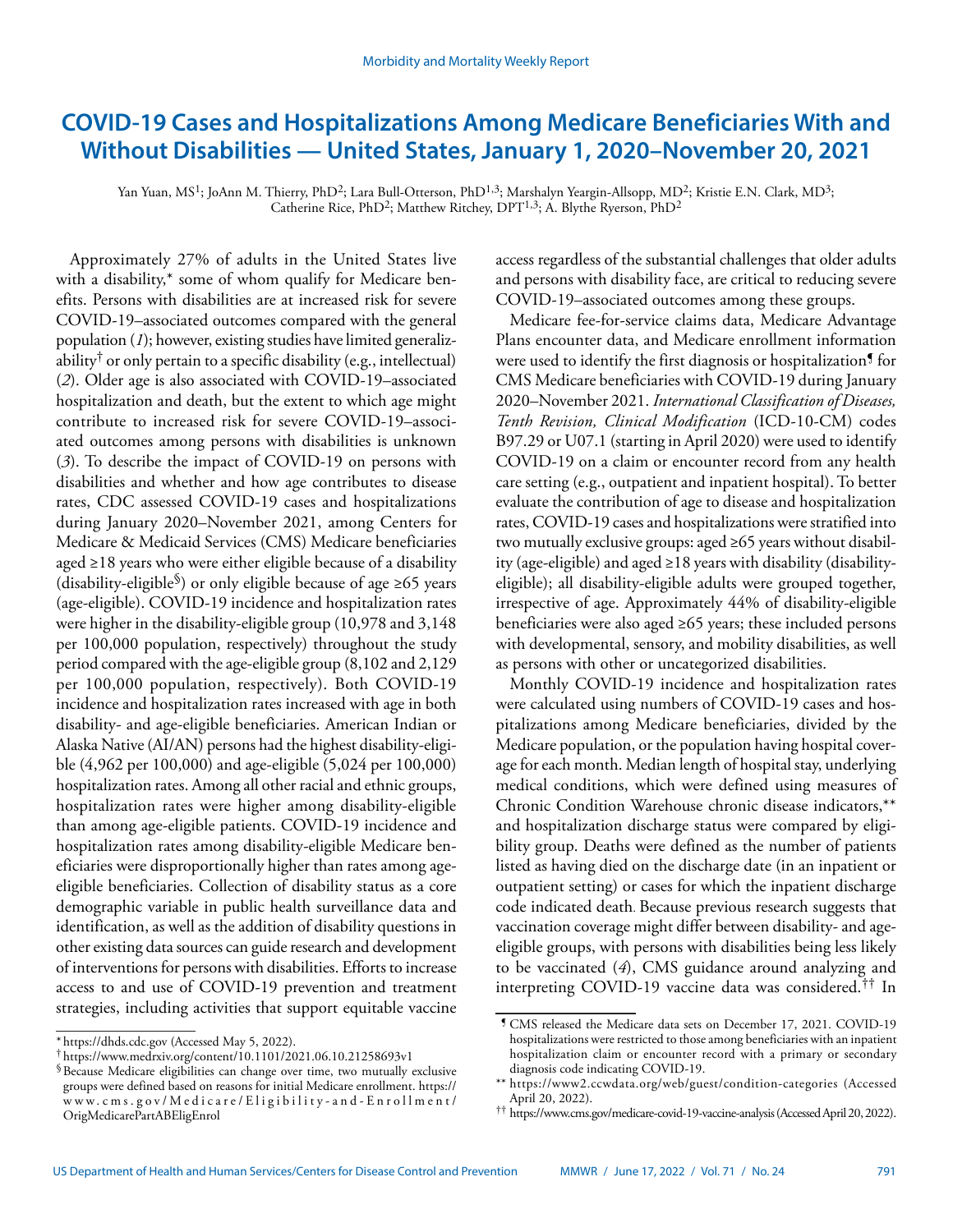keeping with this guidance, COVID-19 vaccination was not included in the analysis, as vaccination records were incomplete or not reflective of vaccine doses administered. Rate differences between groups were tested using two-tailed t-tests for continuous variables and Pearson's chi-square tests for categorical variables; p-values <0.05 were considered statistically significant. Statistical analyses were performed using SAS Enterprise Guide (version 7.1; SAS Institute). This activity was reviewed by CDC and was conducted consistent with applicable federal law and CDC policy.<sup>§§</sup>

The study population comprised 68,911,412 Medicare beneficiaries, including 53,814,118 (78%) who were ageeligible and 15,097,294 (22%) who were disability-eligible. Compared with age-eligible beneficiaries, among whom overall cumulative COVID-19 incidence was 8,102 per 100,000 population, incidence was higher among disability-eligible beneficiaries (10,978 per 100,000) (p<0.001) (Table). The overall COVID-19–associated hospitalization rate was also significantly higher among disability-eligible beneficiaries (3,148 per 100,000) than among age-eligible beneficiaries (2,129 per 100,000) (p<0.001). COVID-19 incidence and hospitalization rates were higher among disability-eligible beneficiaries throughout the study period (Figure 1). Among

§§ 45 C.F.R. part 46, 21 C.F.R. part 56; 42 U.S.C. Sect. 241(d); 5 U.S.C. Sect. 552a; 44 U.S.C. Sect. 3501 et seq

disability-eligible beneficiaries, hospitalization rates among females and males (3,175 and 3,121 per 100,000, respectively) were significantly higher than those among age-eligible beneficiaries (1,951 and 2,350 per 100,000, respectively) (p<0.001) (Table). Hospitalization rates increased with increasing age in both groups and were also significantly higher among disability-eligible beneficiaries of all age groups (p<0.001). Among disability-eligible beneficiaries aged <65 years, the COVID-19–associated hospitalization rate (2,423 per 100,000) was significantly higher than the overall hospitalization rate in the age-eligible group (2,129 per 100,000) (p<0.001).

By race and ethnicity, hospitalization rates were highest among AI/AN persons (both disability-eligible [4,962 per 100,000] and age-eligible [5,024 per 100,000]), followed by Black or African American (Black) persons, (disabilityeligible =  $4,323$ ; age-eligible =  $3,318$ ). Hospitalization rates among disability-eligible beneficiaries were significantly higher than were those among age-eligible beneficiaries for all racial and ethnic groups other than AI/AN.

The median length of hospital stay for COVID-19 hospitalizations was 7 days for both disability- and age-eligible beneficiaries. Although place of residence before hospitalization was not identified, the largest proportion of patients were discharged to their home in both groups (58.0% of

|                           | Medicare beneficiaries no. (%) |                   | COVID-19 incidence <sup>†</sup>  |           |                      | COVID-19-associated hospitalizations <sup>§</sup> |              |         |
|---------------------------|--------------------------------|-------------------|----------------------------------|-----------|----------------------|---------------------------------------------------|--------------|---------|
| <b>Characteristic</b>     | Disability-eligible            | Age-eligible      | Disability-eligible Age-eligible |           | p-value <sup>¶</sup> | Disability-eligible                               | Age-eligible | p-value |
| <b>Total</b>              | 15,097,294 (100)               | 53,814,118 (100)  | 10,978                           | 8,102     | < 0.001              | 3,148                                             | 2,129        | < 0.001 |
| Sex                       |                                |                   |                                  |           |                      |                                                   |              |         |
| Female                    | 7,503,614 (50)                 | 29,825,183 (55.4) | 12,042                           | 8,336     | < 0.001              | 3,175                                             | 1,951        | < 0.001 |
| Male                      | 7,593,675 (50)                 | 23,988,931 (44.6) | 9,927                            | 7,812     | < 0.001              | 3,121                                             | 2,350        | < 0.001 |
| <b>Unknown</b>            |                                | 4                 | $***$                            |           |                      |                                                   |              |         |
| Age group, yrs            |                                |                   |                                  |           |                      |                                                   |              |         |
| Median age (IQR)          | 63 (55 - 70)                   | 74 (69-80)        |                                  |           |                      |                                                   |              |         |
| $65$                      | 8,472,025 (56.1)               | <b>NA</b>         | 9,822                            | <b>NA</b> |                      | 2,423                                             | <b>NA</b>    |         |
| $65 - 74$                 | 4,678,464 (31.0)               | 29,286,151 (54.4) | 11,626                           | 6,632     | < 0.001              | 3,618                                             | 1,373        | < 0.001 |
| $75 - 84$                 | 1,617,326 (10.7)               | 16,796,300 (31.2) | 14,047                           | 8,885     | < 0.001              | 5,051                                             | 2,636        | < 0.001 |
| $\geq 85$                 | 329,487 (2.2)                  | 7,731,667 (14.4)  | 16,459                           | 11,970    | < 0.001              | 5,792                                             | 3,896        | < 0.001 |
| <b>Race and ethnicity</b> |                                |                   |                                  |           |                      |                                                   |              |         |
| AI/AN                     | 111,493 (0.7)                  | 162,701 (0.3)     | 13,891                           | 12,924    | < 0.001              | 4,962                                             | 5,024        | 0.469   |
| Hispanic                  | 1,843,803 (12.2)               | 4,792,789 (8.9)   | 13,180                           | 10,369    | < 0.001              | 3,565                                             | 2,991        | < 0.001 |
| <b>Black</b>              | 2,817,066 (18.7)               | 4,411,666 (8.2)   | 12,127                           | 8,741     | < 0.001              | 4,323                                             | 3,318        | < 0.001 |
| Asian                     | 261,179 (1.7)                  | 2,193,900 (4.1)   | 8,006                            | 5,294     | < 0.001              | 2,566                                             | 1,570        | < 0.001 |
| White, non-Hispanic       | 9,772,436 (64.7)               | 40,533,356 (75.3) | 10,356                           | 7,993     | < 0.001              | 2,756                                             | 1,954        | < 0.001 |
| Other/Unknown             | 291,317 (1.9)                  | 1,719,706 (3.2)   | 8,359                            | 5,852     | < 0.001              | 2,104                                             | 1,284        | < 0.001 |

**TABLE. Characteristics of COVID-19 Medicare patients and COVID-19 incidence and hospitalization rates among Medicare beneficiaries, by age and disability eligibility\* — United States, January 2020–November 2021**

**Abbreviations:** AI/AN = American Indian or Alaska Native; NA = not applicable.

\* Age-eligible beneficiaries were aged ≥65 years and had no disability; disability-eligible beneficiaries were aged ≥18 years and had one or more disabilities.

† COVID-19 cases 100,000 population.

§ COVID-19–associated hospitalizations per 100,000 population.

¶ Rate differences between age- and disability-eligible groups were tested with two-tailed Pearson's chi-square test; p-values<0.05 were considered statistically significant.

\*\* Dashes indicate not applicable because the values are presented as rates per 100,000 persons,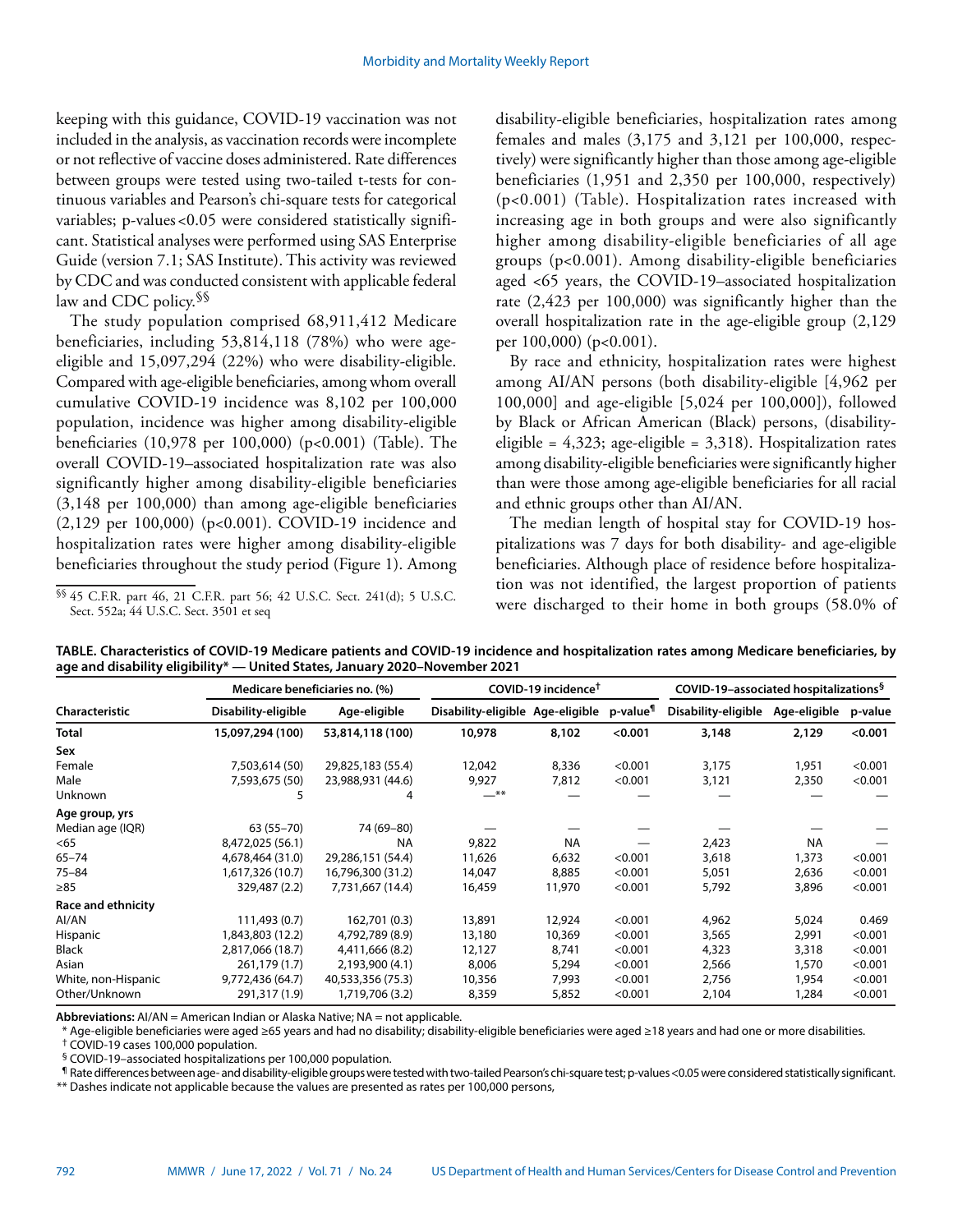



\* COVID-19 cases per 100,000 population.

† COVID-19–associated hospitalizations per 100,000 population.

 $\frac{5}{3}$  The y-axis scales for panels A and B are different.

¶ Age-eligible beneficiaries were aged ≥65 years and had no disability; disability-eligible beneficiaries were aged ≥18 years and had one or more disabilities.

disability-eligible and 54.4% of age-eligible), followed by discharge to a skilled nursing facility (16.9% of disability-eligible and 17.6% of age-eligible) (Supplementary Table, [https://](https://stacks.cdc.gov/view/cdc/118094) [stacks.cdc.gov/view/cdc/118094\)](https://stacks.cdc.gov/view/cdc/118094). Overall, the in-hospital mortality rate was lower among disability-eligible patients (16.5%) than among age-eligible patients (19.0%). However, the mortality rate among disability-eligible beneficiaries aged ≥65 years was 19.1%, similar to that among age-eligible beneficiaries (19.0%).

Among 18 underlying medical conditions<sup>99</sup> assessed among Medicare beneficiaries hospitalized with COVID-19, 91.4% of disability-eligible and 90.6% of age-eligible beneficiaries had two or more conditions (p<0.001). The prevalence of 16 of these conditions (including obesity, depression, chronic obstructive pulmonary disease, chronic kidney disease, heart failure, and anemia) were significantly higher in disabilityeligible beneficiaries aged ≥65 years than in age-eligible beneficiaries (Figure 2).

## **Discussion**

This study found that COVID-19 incidence and hospitalization rates were disproportionately higher among disabilityeligible Medicare beneficiaries aged ≥18 years than among age-eligible beneficiaries (i.e., aged ≥65 years). COVID-19 incidence and hospitalization rates also increased with age among both disability- and age-eligible beneficiaries, consistent with previous findings that age is an important risk factor for COVID-19–associated hospitalization (*5*). These finding suggest that the observed disparity among persons with disabilities is being driven, in part, by age; however, other factors, including lower vaccination access and coverage among persons with disabilities, and the high prevalence of underlying conditions that increase risk for severe outcomes likely also contribute to this disparity (*4*). Taken together, these findings reinforce the importance of increasing access to and implementing COVID-19 prevention and treatment strategies, including vaccination, among persons with disabilities.

AI/AN beneficiaries accounted for the smallest racial and ethnic group (0.7% of disability-eligible and 0.3% of age-eligible beneficiaries); however, this group experienced the highest rates of COVID-19 cases and hospitalizations among both age- and disability-eligible beneficiaries. Rates among Black and Hispanic adults with disabilities were also consistently higher than those among non-Hispanic White, non-Hispanic Asian adults, and

<sup>¶¶</sup> Eighteen underlying medical conditions: Alzheimer disease and dementia, anemia, asthma, atrial fibrillation, cancer (breast, colorectal, leukemia and lymphoma, lung, and prostate), chronic kidney disease, COPD and bronchiectasis, depression, heart failure, hyperlipidemia, hypertension, ischemic heart disease, obesity, osteoporosis, peripheral vascular disease, rheumatoid and osteoarthritis, schizophrenia, and stroke. Underlying medical conditions data are only available in full fee-for-service beneficiaries who had 12 months of Medicare Part A and B (or coverage until time of death) and had no Medicare Advantage coverage during 2020.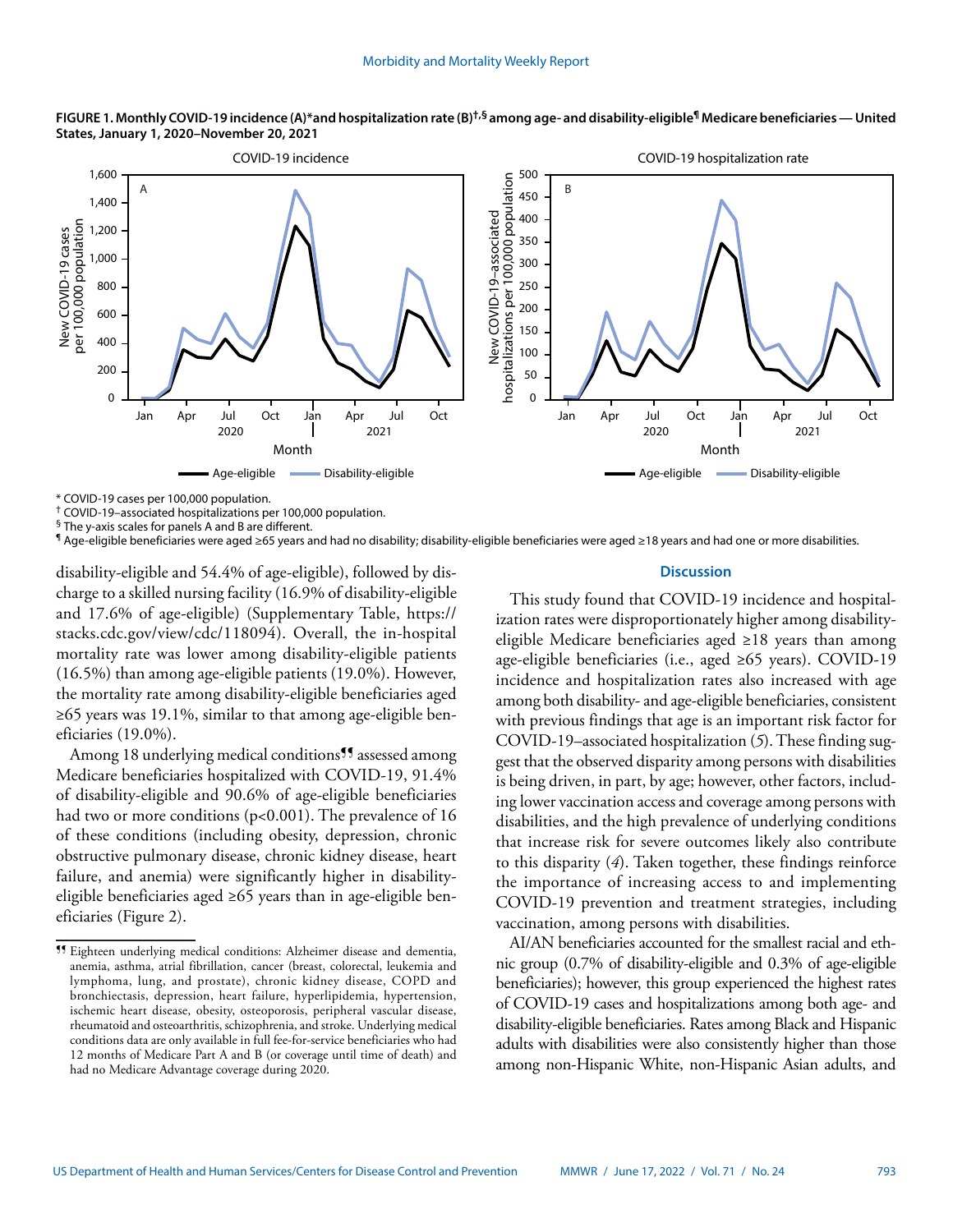

**FIGURE 2. Percentage of Medicare beneficiaries hospitalized with COVID-19 with 18\* selected underlying medical conditions,† by age and disability eligibility§ — United States, January 1, 2020–November 20, 2021**

**Abbreviation:** COPD = chronic obstructive pulmonary disease.

\* Eighteen underlying medical conditions: Alzheimer disease and dementia, anemia, asthma, atrial fibrillation, cancer (breast, colorectal, leukemia and lymphoma, lung, and prostate), chronic kidney disease, COPD and bronchiectasis, depression, heart failure, hyperlipidemia, hypertension, ischemic heart disease, obesity, osteoporosis, peripheral vascular disease, rheumatoid and osteoarthritis, schizophrenia, and stroke.

<sup>†</sup> Data on underlying medical conditions were only available for full fee-for-service beneficiaries who had 12 months of Medicare Part A and B coverage (or coverage until time of death) and no Medicare Advantage Plans coverage during 2020. The chronic disease indicators presented in the figure are a subset of the conditions from the Chronic Conditions Data Warehouse. <https://www2.ccwdata.org/web/guest/home/>

§ Age-eligible beneficiaries were aged ≥65 years and had no disability; disability-eligible beneficiaries were aged ≥18 years and had one or more disabilities.

adults of other or unknown race and ethnicity with disabilities. Previous studies have also identified higher COVID-19–associated risks among certain minority racial and ethnic groups (*6*,*7*). Additional intersectional research might help to better elucidate the factors that contribute to these racial and ethnic differences. CMS and CDC have fostered an interagency partnership to share administrative claims data for public health analyses during the COVID-19 pandemic; these data-sharing efforts augment the ability to examine the incidence and severity of disease faced by persons with disabilities. Primary prevention through continued COVID-19 vaccination efforts that focus on racial and ethnic subgroups with disabilities might further public health efforts to minimize mortality and morbidity (*5*) and reduce disparities.

CDC has also developed guidance and tools to help persons with disabilities and those who serve or care for them make decisions and protect their health.\*\*\* Several accessible

\*\*\* [https://www.cdc.gov/ncbddd/humandevelopment/covid-19/toolkit-for](https://www.cdc.gov/ncbddd/humandevelopment/covid-19/toolkit-for-people-with-disabilities.html?msclkid%C2%A0=%C2%A0ebc7d4a8af7f11ec9e6ca10c571304bahttps://www.cdc.gov/ncbddd/humandevelopment/covid-19/toolkit-for-people-with-disabilities.html?msclkid)[people-with-disabilities.html?msclkid%C2%A0=%C2%A0ebc7d4a8af7f1](https://www.cdc.gov/ncbddd/humandevelopment/covid-19/toolkit-for-people-with-disabilities.html?msclkid%C2%A0=%C2%A0ebc7d4a8af7f11ec9e6ca10c571304bahttps://www.cdc.gov/ncbddd/humandevelopment/covid-19/toolkit-for-people-with-disabilities.html?msclkid) [1ec9e6ca10c571304bahttps://www.cdc.gov/ncbddd/humandevelopment/](https://www.cdc.gov/ncbddd/humandevelopment/covid-19/toolkit-for-people-with-disabilities.html?msclkid%C2%A0=%C2%A0ebc7d4a8af7f11ec9e6ca10c571304bahttps://www.cdc.gov/ncbddd/humandevelopment/covid-19/toolkit-for-people-with-disabilities.html?msclkid) [covid-19/toolkit-for-people-with-disabilities.html?msclkid](https://www.cdc.gov/ncbddd/humandevelopment/covid-19/toolkit-for-people-with-disabilities.html?msclkid%C2%A0=%C2%A0ebc7d4a8af7f11ec9e6ca10c571304bahttps://www.cdc.gov/ncbddd/humandevelopment/covid-19/toolkit-for-people-with-disabilities.html?msclkid)

materials and culturally competent COVID-19 resources have been developed for persons with disabilities and for health care providers who support them. To improve available support to persons with disabilities, CDC has funded partners such as the Administration for Community Living, which manages the Disability Information and Access Line,††† and regularly reviews the literature on the impact of COVID-19 on persons with disabilities; associated clinical evidence reviews are periodically updated and posted online.§§§

The findings in this report are subject to at least four limitations. First, claims submitted to Medicare are not representative of all persons with a disability or older adults, and as with all claims data, there is some delay in reporting data. Disability-eligible Medicare beneficiaries might be more likely to have more severe disabilities than persons without Medicare

<sup>†††</sup> Persons with a disability seeking assistance in getting a COVID-19 vaccine can call 888-677-1199, Monday–Friday from 9:00 a.m. to 8:00 p.m. EST or can email [DIAL@n4a.org](mailto:DIAL@n4a.org)

<sup>§§§</sup> [https://www.cdc.gov/coronavirus/2019-ncov/downloads/clinical-care/C-](https://www.cdc.gov/coronavirus/2019-ncov/downloads/clinical-care/C-Disability-Review.pdf)[Disability-Review.pdf](https://www.cdc.gov/coronavirus/2019-ncov/downloads/clinical-care/C-Disability-Review.pdf)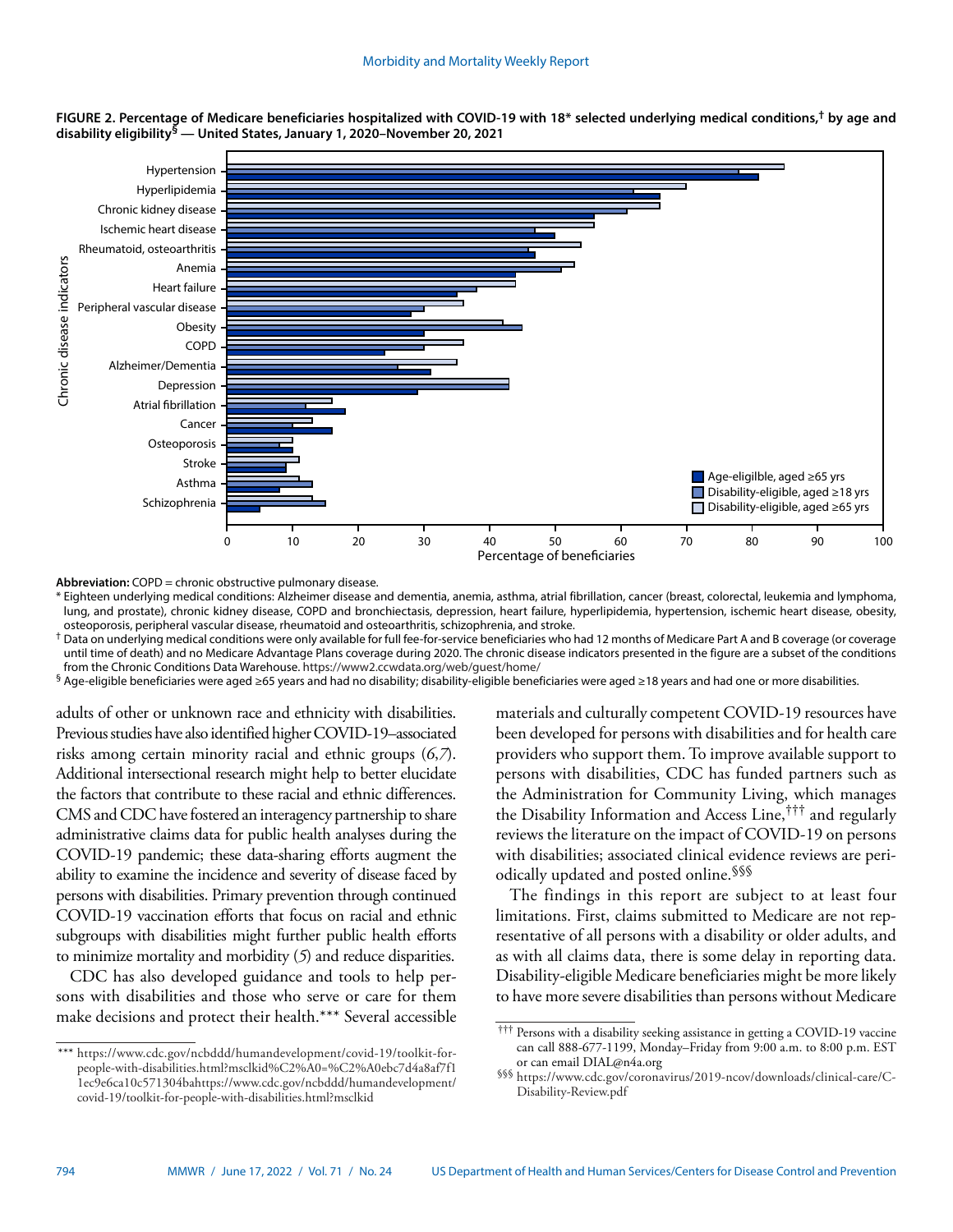#### **Summary**

#### What is already known about this topic?

#### Persons with disabilities are at high risk for severe outcomes from COVID-19, including death.

## What is added by this report?

COVID-19–associated hospitalization rates among disabilityeligible Medicare beneficiaries (3,148 per 100,000) were approximately 50% higher than rates among age-eligible (i.e., ≥65 years) beneficiaries (2,129 per 100,000), and hospitalization rates increased by age in both groups. Among persons with disabilities, American Indian or Alaska Native persons experienced the highest rate of COVID-19–associated hospitalization (4,962 per 100,000).

### What are the implications for public health practice?

Efforts to increase access to and implementation of COVID-19 prevention and treatment strategies, including vaccination, are critical to reducing severe COVID-19–associated outcomes among persons with disabilities.

because eligibility requires both a time component and disease documentation.<sup>999</sup> These requirements might differentially select for persons with a higher inherent risk for infection with SARS-CoV-2, the virus that causes COVID-19, or less access to medical treatment for COVID-19 than age-eligible beneficiaries. Second, vaccination coverage was not considered in this analysis because of limitations in administrative reporting and data; persons with disabilities are less likely to receive COVID-19 vaccination than are persons without disabilities (*3*). Third, SARS-CoV-2 genomic variants were not considered in this analysis, nor were rates compared by time; however, trends followed similar peaks identified in national incidence data (*8*). Finally, the ICD-10-CM codes used to identify COVID-19 diagnosis and associated hospitalization might include incidental COVID-19 cases that were identified during a care visit for another purpose. However, the misclassification bias was likely systematic and equally distributed between the groups, and thus unlikely to affect the observed findings.

Continuing COVID-19 prevention efforts and focused messaging to persons with disabilities remain high-impact public health priorities. Although progress has been made, more work remains to be done to prioritize persons with disabilities in public health programs, data systems, and preparedness and response activities at the federal, state, and local levels. Collection of disability status as a core demographic variable in public health surveillance data and identification, as well

as the addition of disability questions in other existing data sources can guide research and development of interventions for persons with disabilities. Efforts to increase access to and use of COVID-19 prevention and treatment strategies, including activities that support equitable vaccine access in the face of the substantial challenges that older adults and those with disabilities face, are critical to reducing severe COVID-19– associated outcomes among these groups.\*\*\*\*

\*\*\*\* [https://www.cdc.gov/vaccines/covid-19/clinical-considerations/older](https://www.cdc.gov/vaccines/covid-19/clinical-considerations/older-adults-and-disability/access.html)[adults-and-disability/access.html](https://www.cdc.gov/vaccines/covid-19/clinical-considerations/older-adults-and-disability/access.html)

## **Acknowledgments**

Kevin Hodges, Centers for Medicare & Medicaid Services; Bo-Hyun Cho, CDC.

Corresponding author: A. Blythe Ryerson, [ztq6@cdc.gov](mailto:ztq6@cdc.gov).

All authors have completed and submitted the International Committee of Medical Journal Editors form for disclosure of potential conflicts of interest. No potential conflicts of interest were disclosed.

#### **References**

- 1. Henderson A, Fleming M, Cooper SA, et al. COVID-19 infection and outcomes in a population-based cohort of 17 203 adults with intellectual disabilities compared with the general population. J Epidemiol Community Health 2022;76:550–5. [PMID:35232778](https://www.ncbi.nlm.nih.gov/entrez/query.fcgi?cmd=Retrieve&db=PubMed&list_uids=35232778&dopt=Abstract) [https://doi.](https://doi.org/10.1136/jech-2021-218192) [org/10.1136/jech-2021-218192](https://doi.org/10.1136/jech-2021-218192)
- 2. Landes SD, Turk MA, Formica MK, McDonald KE, Stevens JD. COVID-19 outcomes among people with intellectual and developmental disability living in residential group homes in New York State. Disabil Health J 2020;13:100969. [PMID:32600948](https://www.ncbi.nlm.nih.gov/entrez/query.fcgi?cmd=Retrieve&db=PubMed&list_uids=32600948&dopt=Abstract) [https://doi.org/10.1016/j.](https://doi.org/10.1016/j.dhjo.2020.100969) [dhjo.2020.100969](https://doi.org/10.1016/j.dhjo.2020.100969)
- 3. Panagiotou OA, Kosar CM, White EM, et al. Risk factors associated with all-cause 30-day mortality in nursing home residents with COVID-19. JAMA Intern Med 2021;181:439–48[. PMID:33394006](https://www.ncbi.nlm.nih.gov/entrez/query.fcgi?cmd=Retrieve&db=PubMed&list_uids=33394006&dopt=Abstract) [https://doi.](https://doi.org/10.1001/jamainternmed.2020.7968) [org/10.1001/jamainternmed.2020.7968](https://doi.org/10.1001/jamainternmed.2020.7968)
- 4. Ryerson AB, Rice CE, Hung MC, et al. Disparities in COVID-19 vaccination status, intent, and perceived access for noninstitutionalized adults, by disability status—National Immunization Survey Adult COVID Module, United States, May 30–June 26, 2021. MMWR Morb Mortal Wkly Rep 2021;70:1365–71[. PMID:34591826](https://www.ncbi.nlm.nih.gov/entrez/query.fcgi?cmd=Retrieve&db=PubMed&list_uids=34591826&dopt=Abstract) [https://doi.org/10.15585/](https://doi.org/10.15585/mmwr.mm7039a2) [mmwr.mm7039a2](https://doi.org/10.15585/mmwr.mm7039a2)
- 5. Romero Starke K, Petereit-Haack G, Schubert M, et al. The age-related risk of severe outcomes due to COVID-19 infection: a rapid review, meta-analysis, and meta-regression. Int J Environ Res Public Health 2020;17:5974. [PMID:32824596](https://www.ncbi.nlm.nih.gov/entrez/query.fcgi?cmd=Retrieve&db=PubMed&list_uids=32824596&dopt=Abstract) [https://doi.org/10.3390/](https://doi.org/10.3390/ijerph17165974) [ijerph17165974](https://doi.org/10.3390/ijerph17165974)
- 6. Killerby ME, Link-Gelles R, Haight SC, et al.; CDC COVID-19 Response Clinical Team. Characteristics associated with hospitalization among patients with COVID-19—metropolitan Atlanta, Georgia, March–April 2020. MMWR Morb Mortal Wkly Rep 2020;69:790–4. [PMID:32584797](https://www.ncbi.nlm.nih.gov/entrez/query.fcgi?cmd=Retrieve&db=PubMed&list_uids=32584797&dopt=Abstract) <https://doi.org/10.15585/mmwr.mm6925e1>

<sup>¶¶¶</sup> To be eligible for Social Security disability benefits, persons have to show an inability to engage in any substantial gainful activity by reason of any medically determinable physical or mental impairments, that can be expected to result in death or that have lasted or can be expected to last for a continuous period of not <12 months. <https://www.ssa.gov/>(Accessed April 20, 2022).

<sup>1</sup>Division of Health Informatics and Surveillance, Center for Surveillance, Epidemiology, and Laboratory Services, CDC; 2Division of Human Development and Disability, National Center on Birth Defects and Developmental Disabilities, CDC; 3CDC COVID-19 Emergency Response Team.